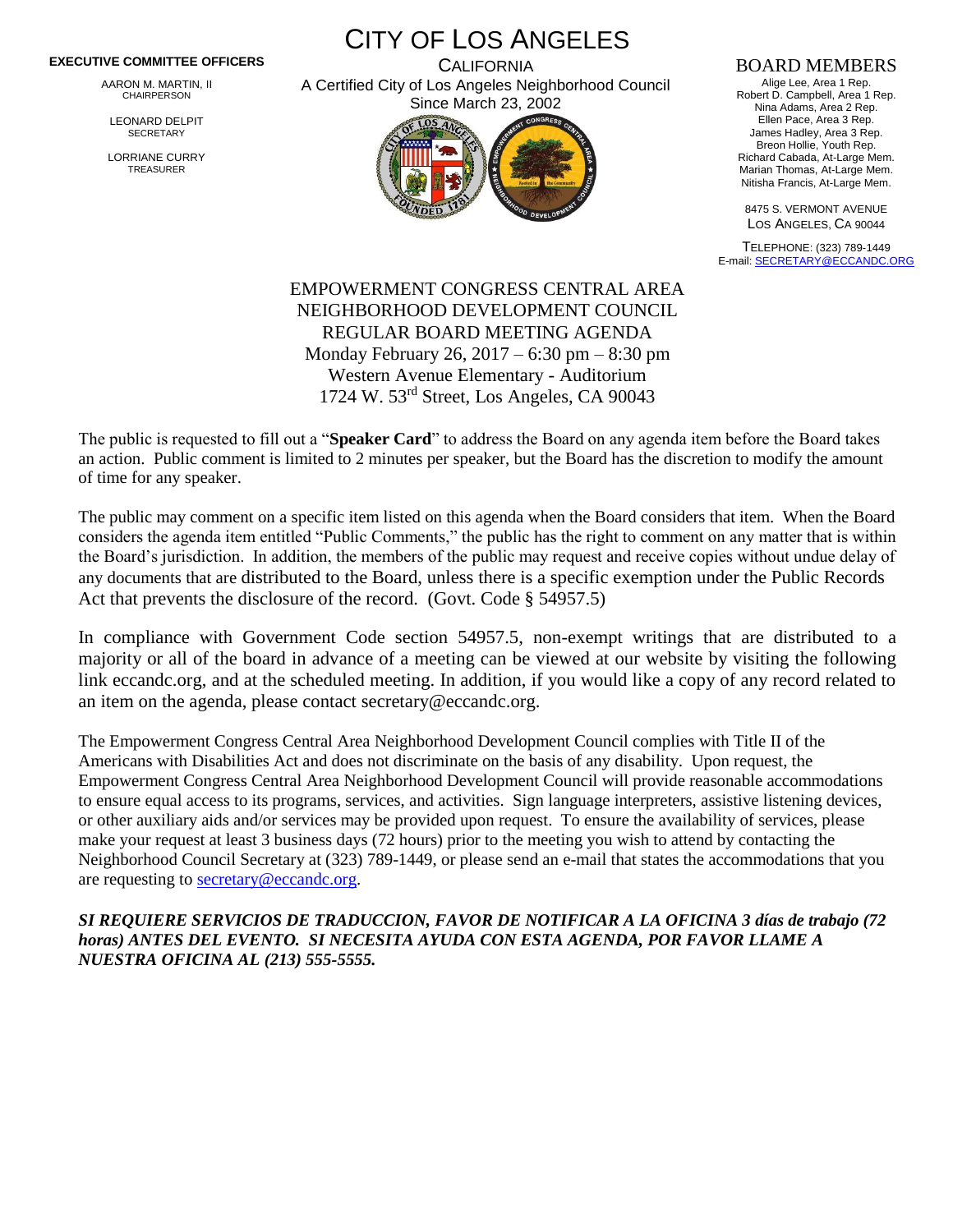- 1. Welcome and Board of Directors called to order. (Chairperson) [Start Time 6:30pm 6:35pm] **Chairperson Report (Aaron M. Martin, II)**
- 2. Pledge of Allegiance (Youth Representative) [6:35pm 6:40pm]
- 3. Roll Call (Secretary) Quorum Present Yes/No [6:40pm 6:45pm]
- 4. (Action Items) Meeting Minutes (Secretary) [6:45pm 6:50pm] a. Discuss and possible action to approve meeting minutes held on November 27, 2017 (Secretary) Motion By:  $2<sup>nd</sup> By: Yes Votes: ( ) No Votes: ( ) Abstentions: ( )$ Motion Carries: (Yes) or (No)

b. Discuss and possible action to approve meeting minutes held on January 22, , 2018 (Secretary) Motion By:  $2<sup>nd</sup>$  By: Yes Votes: ( ) No Votes: ( ) Abstentions: ( ) Motion Carries: (Yes) or (No)

5. (Action Item) Treasure Report (Treasure) [6:50pm – 7:00pm] a. Discuss and possible action to approve treasure report dated February 26,, 2018 (Treasure) Motion By:  $2<sup>nd</sup>$  By: Yes Votes: ( ) No Votes: ( ) Abstentions: ( ) Motion Carries: (Yes) or (No)

b. Discuss and possible action to approve budget reforecast for fiscal year 2017-2018 Motion By:  $2<sup>nd</sup> By:$  Yes Votes: ( ) No Votes: ( ) Abstentions: ( ) Motion Carries: (Yes) or (No)

- 6. Elected Officials (Reports to Community) [7:00pm 7:15pm] United States House of Representative, Congresswoman Karen Bass (37<sup>th</sup> Congressional District) California State Senate Holly Mitchell Office (30<sup>th</sup> Senate District) California State Assembly, Assemblyman Sebastian Ridley-Thomas (54th Assembly District) California State Assembly, Assemblyman Reggie Sawyer (59th Assembly District) County of Los Angeles, Supervisor Mark Ridley-Thomas (2nd County District) City Los Angeles, Mayor Eric Garcetti Office, City of Los Angeles, City Attorney Mike Feuer Office City of Los Angeles, Councilman Marqueece Harris-Dawson Office (8th Council District)
- 7. Public Officials (Reports to Community) [7:15pm -7:30pm] California Highway Patrol, (CHP) Los Angeles County Sheriff Department Los Angeles Police Department, (Southwest and  $77<sup>th</sup>$ ) Los Angeles Unified School Police Department (Horace Mann and Obama Prep.) Los Angeles Fire Department, (Station No. 66) City Departments & Bureaus, Boards & Commissions, City Council Committees Certified Neighborhood Councils in Region 10